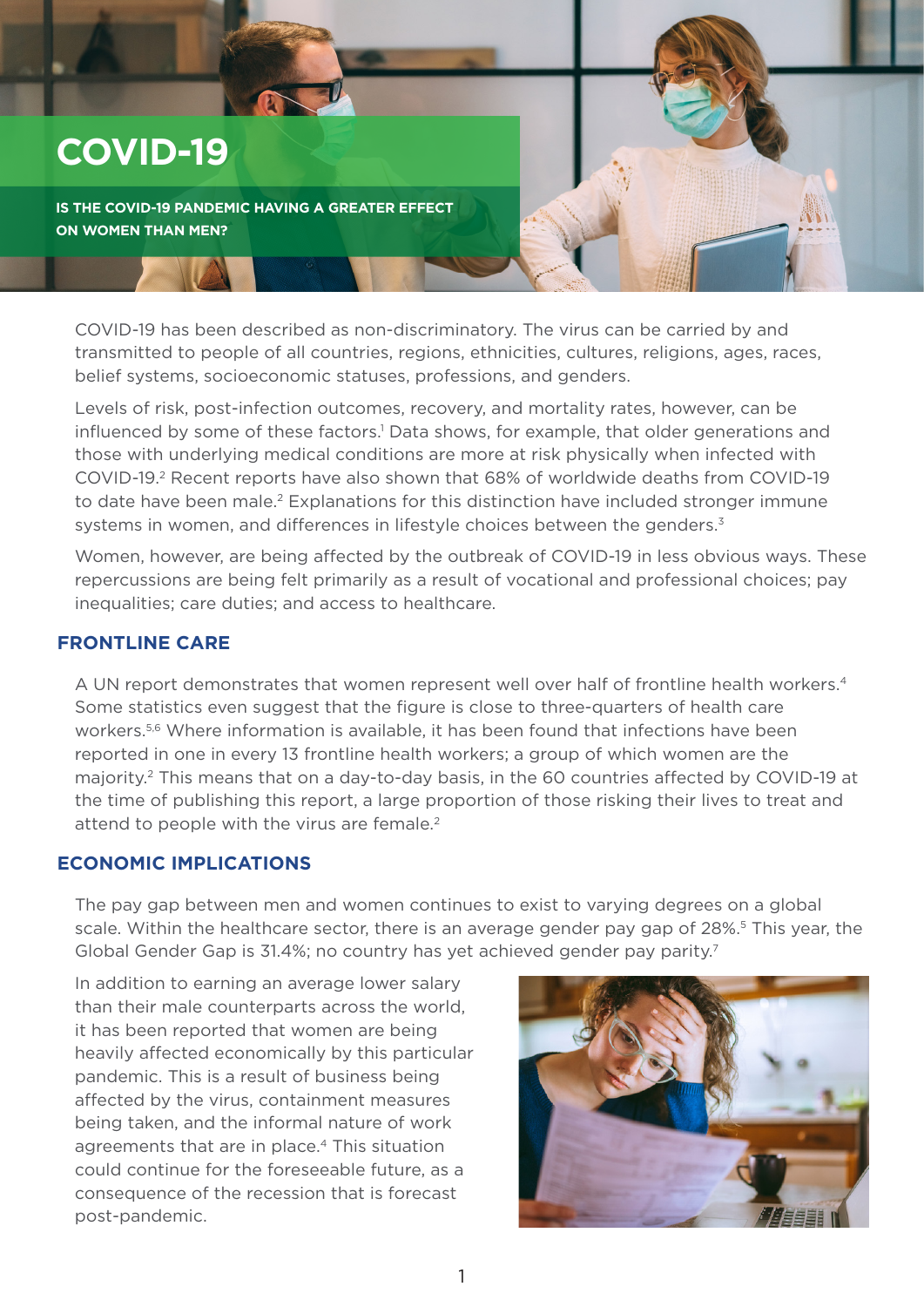Women represent a considerable proportion of care givers and domestic workers in the "informal economy"; a work sector characterised by lack of agreements, contracts, and guarantees.4,8 This lack of stability and regulation can exacerbate the risks to which workers are exposed, particularly in terms of health insurance, sick pay, and other work-related benefits.

In addition, sectors that have been severely restricted or brought to a complete halt by the pandemic, such as tourism, hospitality, and food production, are heavily staffed by women.<sup>4,9</sup> In fact, the Institute for Fiscal Studies in the United Kingdom found that women are approximately 30% more likely to be working in one of these hard-hit sectors.<sup>10</sup> Young people are also considered to be at extra risk economically.11 The pausing of business within these sectors is likely to lead to lasting, hard-hitting effects that are projected to continue well beyond the end of the COVID-19 pandemic. Research indicates that job losses during a recession can lead to more severe, persistent, and ongoing loss of earnings than would otherwise be the case, as well as less secure future employment.10



#### **CAREGIVING RESPONSIBILITIES**

It is estimated that before the COVID-19 pandemic turned the world upside-down, women were doing as much as three times unpaid care work as men.<sup>4</sup> As reported by the International Labour Organization, the development of women's involvement in the workforce, alongside their continued responsibilities in the home, have led to them shouldering a "double burden".<sup>11</sup>

School closures across 185 countries are currently affecting nearly 90% of children of school age, equivalent to more than 1.5 billion children.<sup>12,13</sup> With citizens around the world staying at home to protect themselves and others from the virus, both women and men are finding themselves caring for family members, both young and old; home-schooling children; taking on increased levels of housework to maintain the occupied house; and, in many cases, continuing to work from home. This is often being done without the help and support of grandparents, friends, neighbours, and other members of a family's

support network. Studies are suggesting that mothers are more likely to be affected by this increase in responsibility than fathers, and that single mothers are expected to feel the effects the hardest.<sup>9</sup>

## **PERSONAL HEALTH RISKS**

Women are at a greater risk of domestic violence than men; a risk that increases amid the current circumstances of being housebound, suffering greater stress, and confronting a potential recession; a time in which domestic violence episodes have been seen to increase.<sup>4,9</sup> Domestic violence figures have already increased in the United Kingdom; with deaths more than doubling since lockdown began.<sup>14</sup>

Access to women's health services, including family planning and maternity services, could also be reduced during times like these; in many countries, health services are limited to essential services only.<sup>10</sup> Recent research focusing on the lockdown brought about by the outbreak of COVID-19 suggests that women are more susceptible to loneliness and distress during this situation than their male counterparts.<sup>15</sup>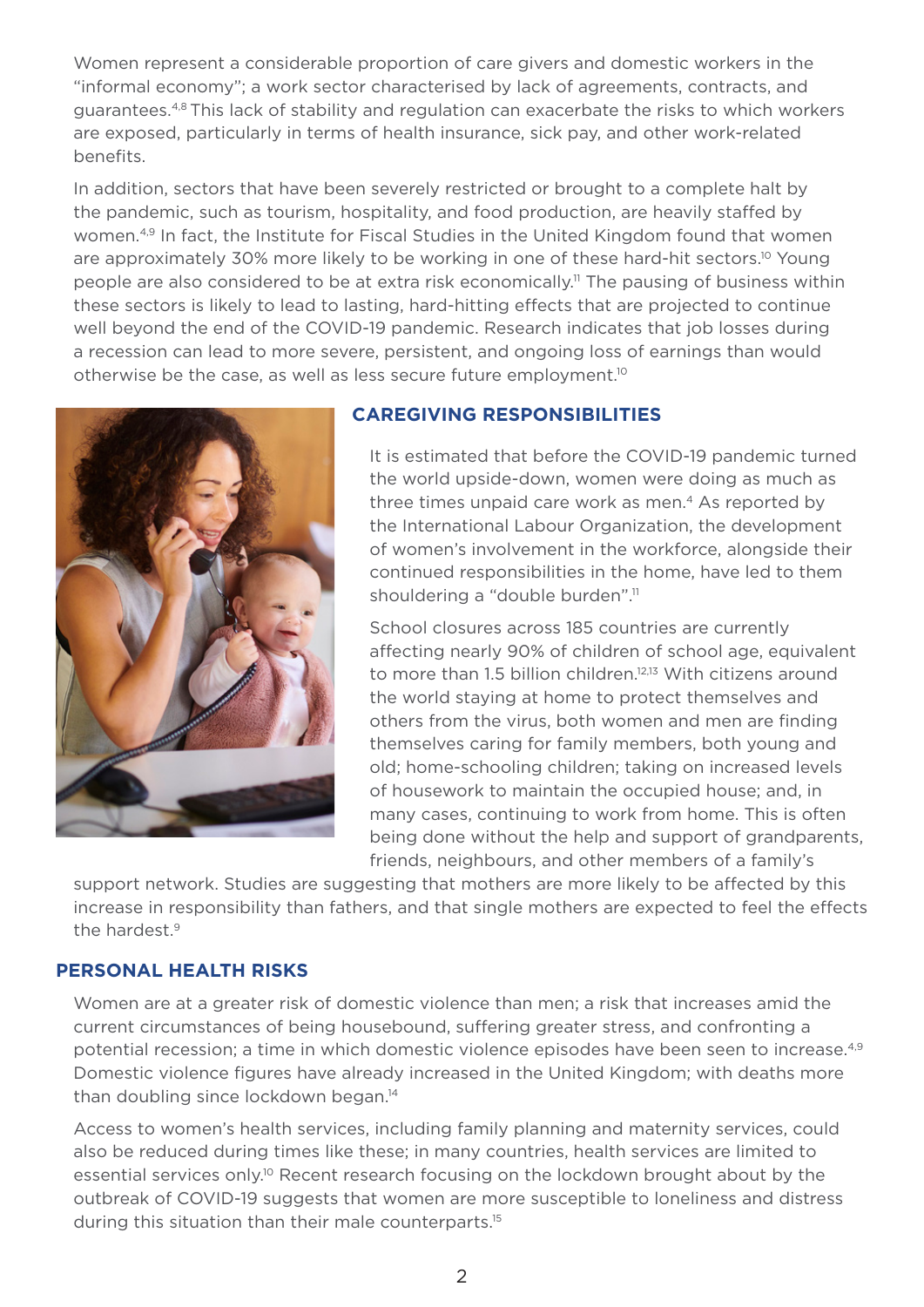

### **DECISION MAKING**

While women are being affected by the COVID-19 pandemic and its far-reaching repercussions, it is men who occupy more than 90% of heads of state or government positions; 75% of global parliamentary posts; and 75% of senior health leadership positions.<sup>4,6</sup> In the US, women comprise 65% of the healthcare workforce, yet only 13% of them are CEOs and approximately 30% of them hold executive positions in the field.16 Statistics such as these suggest that there is a severe lack of women in roles that give them the opportunity to make decisions and influence procedures that ultimately affect other women around the world.

#### **WHAT THE FUTURE HOLDS**

The outbreak of COVID-19 and consequent measures taken concerning the health system, the economy, working practices, and social welfare have put a spotlight on standard practices, accepted roles, and the status quo of society. With this focus comes potential for positive improvements for increased gender equality.

To accommodate the COVID-19 pandemic and continue functioning where possible, companies are adapting. They are putting in place procedures, solutions, and structures: equipment is being dispatched to support homeworkers; IT systems are being set up to enable videoconferencing; and schedules are being altered and flexible working options made available to accommodate non-work commitments.

The Chartered Institute of Personnel and Development in the United Kingdom encourages flexible working as a way of combatting stress, overwork, and poor work-life balance among employees; not just during the COVID-19 pandemic.<sup>17</sup> As a result of the exceptional circumstances in which we find ourselves, organisations are becoming aware of childcare responsibilities or commitments to caring for ageing relatives, and are adapting demands, expectations, and understanding accordingly. As awareness surrounding



multiple commitments and work-life balance and coordination increases, so does the opportunity for businesses to adapt and evolve company policies and procedures to better meet employee needs. With many women carrying the so-called "double burden"<sup>11</sup>, they have the potential to better benefit from such improvements.

In addition to changes within the workforce, there is potential for the COVID-19 pandemic to lead to changes at home. There are cases in which women are able to continue working, when men cannot; in health care, or for businesses that remain open, such as supermarkets, for example. There are other instances where women must physically go to work while men can work from home, or not at all. When this occurs, a reshuffle of responsibility is likely, with men potentially taking on more caregiving, housework, and domestic tasks. This could lead to a reallocation of duties in the longer term.<sup>9</sup>

The ramifications of COVID-19 are being felt and suffered all over the world. In many, perhaps less apparent while still significant, ways women are being affected to a greater